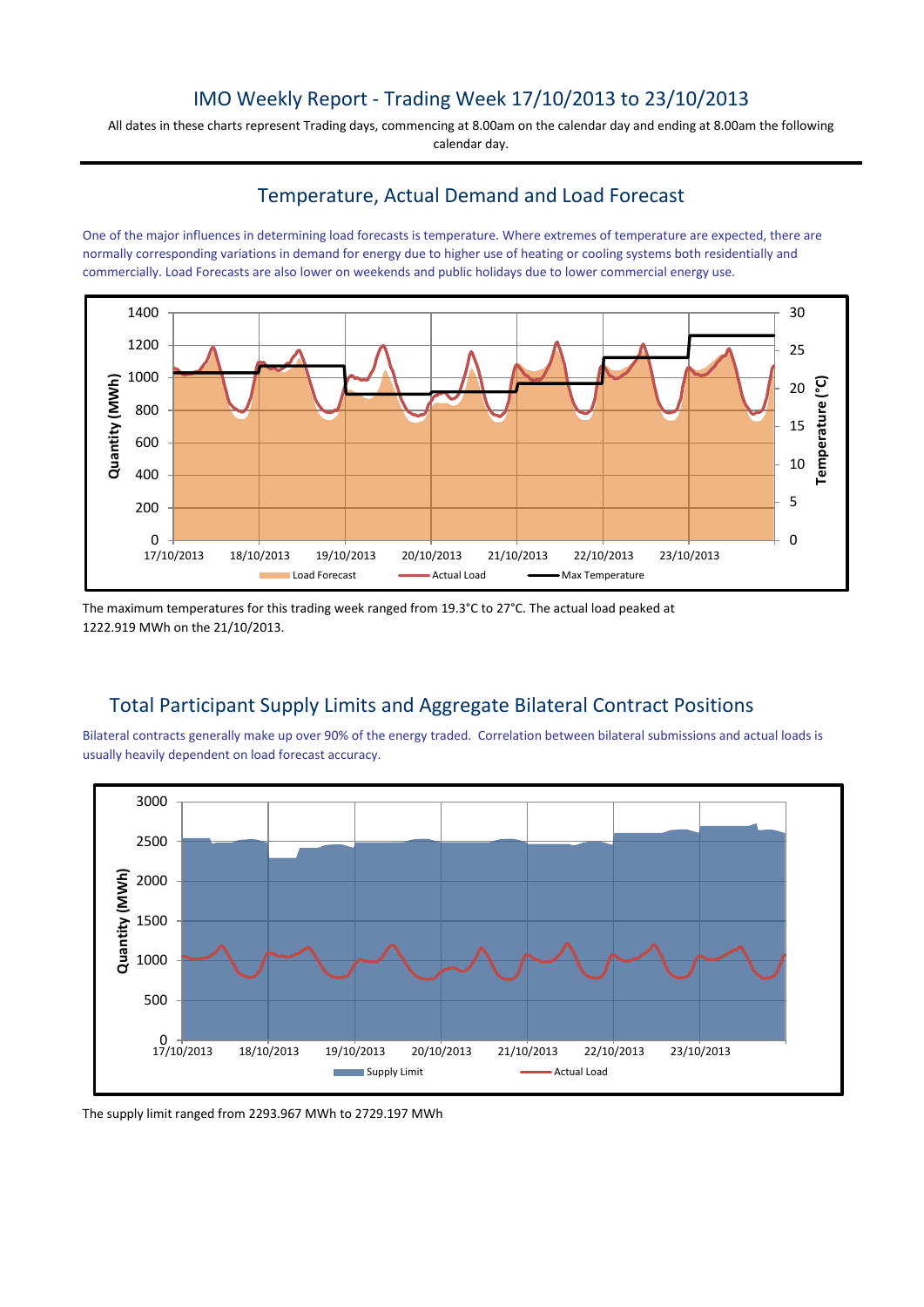#### Net Balancing Market Trades

Bilateral contracts and STEM trading are generally based on the forecast energy requirements of Participants. When the forecast requirements are higher or lower than the actual requirements for a day, this Market energy must be bought and sold in the balancing mechanism. This graph shows the estimated net balancing trades.



The majority of the balancing activity this week occurred within Balancing Demand. The maximum balancing demand for the week reached 200.727 MWh on the 19/10/2013. The maximum balancing supply for the week reached -94.058 MWh on the 23/10/2012.

### Total Traded Energy

This chart represents a comparison between the total net energy that is traded in Bilateral Contracts, the STEM and the balancing mechanism. Balancing Supply represents cases in which the total contract position is greater than the demand and customers must supply energy back to balancing. Balancing Demand represents cases in which the total contract position is less than the demand and customers must purchase energy from balancing.



Total balancing supply equalled -2879.791 MWh whereas total balancing demand equalled 15137.717 MWh. The Total STEM Traded quantity was 29971.724 MWh, with the STEM Clearing Quantity ranging between 13.631 MWh and 172.097 MWh.